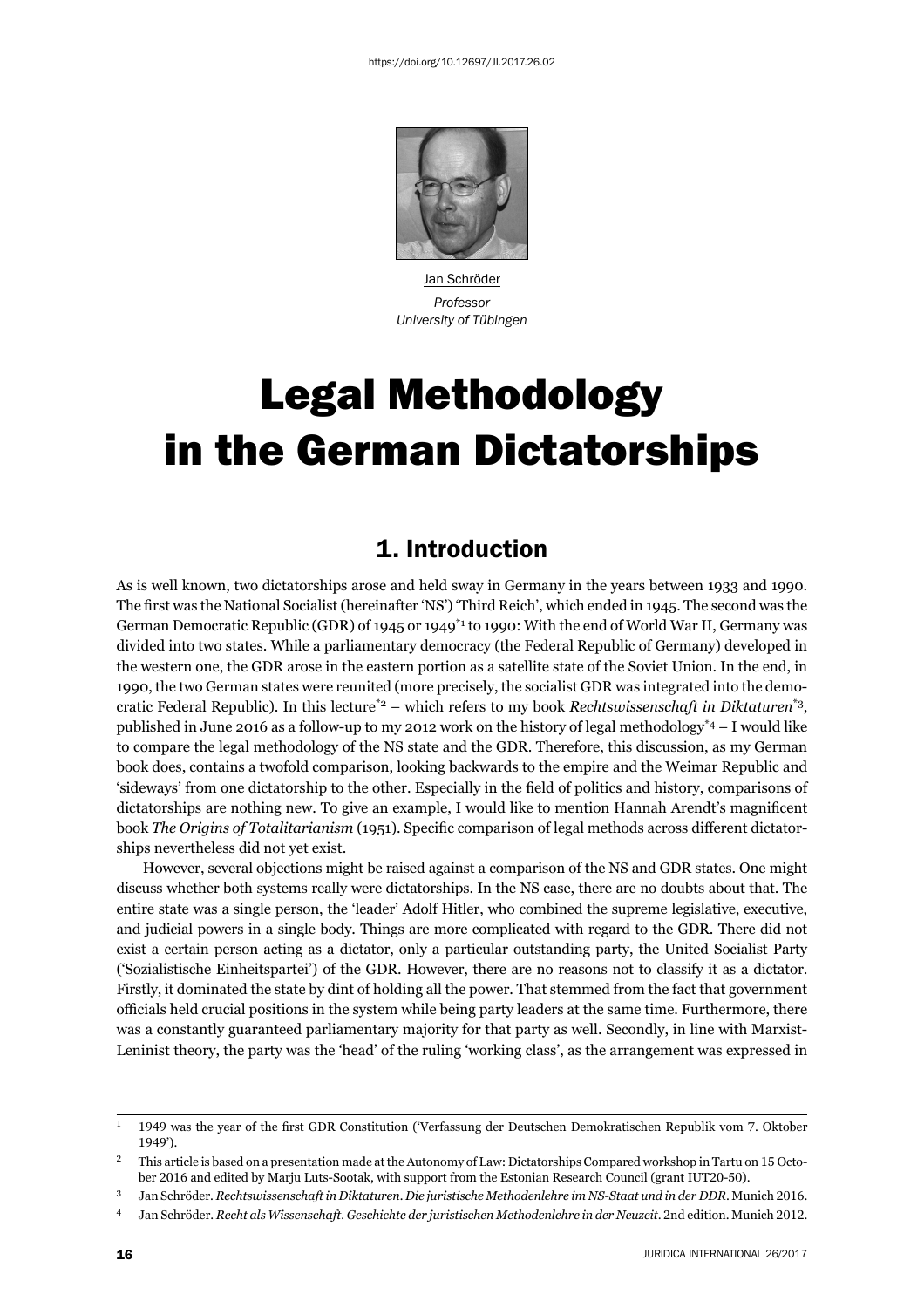the Constitution of 1968<sup>\*5</sup>. The Socialist Party embodied the state power<sup>\*6</sup>; separation of powers definitely did not exist in the GDR.

A completely different and heavily discussed question in Germany is whether the injustice of the Nazi era and the GDR government can really be 'compared' to each other. It can certainly be determined that the state crimes in the Nazi state had a dimension additional to those in the GDR. However, this is not the subject of my comparison. The task is not to evaluate crimes but to apply a scientific approach to concretely expressed real-world theories.

A second and very difficult preliminary question rears its head too, however: to what extent can one ever compare certain figures of the legal methodology? Legal comparison does not mean comparing the concepts – i.e., looking for equal-sounding terms in certain systems that one would like to compare. Rather, one has to consider the function: which tools does a given legal system use to resolve a specific problem?\*7 Let us consider an example: the question of what powers legal representatives of minors hold in English law makes no sense. The answer would be this: 'None, as there are no permanent legal representatives of a minor in English law.' However, the problem that minors are not able to perform actions that are valid in terms of law is also known in English law. This would be the correct question: 'Who can act for a minor in English law, and what powers are given to him?' With regard to the comparison of methodological figures, there definitely exist similar pitfalls. However, I think that the problems are smaller in addressing two linguistically and historically related legal systems, such as those of the two German dictatorships. Therefore, I assume that linguistically equal methodological figures have not just the same expression but also the same function.

## 2. Concepts and sources of law

The concept of law found in the NS state and the GDR differs in a significant way from the preceding and the following periods. In the German Empire and the Weimar Republic, a voluntarist concept of law had prevailed. Law was the will of the community\*8, expressed as statute in the constitutional procedure or otherwise as customary law. The law reflected no particular ideology, or 'Weltanschauung'; instead, it was open to different values. That aspect of law was quite different in the dictatorships. On one hand, the law was will, intent as well – in this case, the intent of the dictator (the 'leader' or the party). On the other hand, it should have specific contents that reflect the official ideology. In a contrast to 'bourgeois theory', there was not merely **one** principle, that of will, the intention of the legislator; there were **two** elements – the intent of the dictator and the official ideology. This antinomy or contradiction between voluntaristic (authoritarian in this case) and ideological principles is the key to the legal methodology of the German dictatorships.

That tension can be seen already in the concept of law and the sources of law. In the NS state, the law was defined as 'ethnic order', 'order of life of the national community', rooted in the 'folkish sense of justice', in the 'racial soul'<sup>\*9</sup>. This is an ideological definition. However, if we look to the law as statute, we find an authoritarian definition, because the statute is called the 'plan and will of the leader'\*10 or simply the

See 'Verfassung der Deutschen Demokratischen Republik vom 6. April 1968 in der Fassung des Gesetzes zur Ergänzung und Änderung der Verfassung der Deutsche Demokratischen Republik vom 7. Oktober 1974', whose Article I states: 'Die Deutsche Demokratische Republik ist ein sozialistischer Staat deutscher Nation. Sie ist die politische Organisation der Werktätigen in Stadt und Land, die gemeinsam unter Führung der Arbeiterklasse und ihrer marxistisch-leninistischen Partei den Sozialismus verwirklichen.'

See, for example, Karl-Heinz Schöneburg, Richard Stüber. Führende Rolle der Arbeiterklasse und sozialistischer Staat. – *Staat und Recht* 18 (1969), pp. 666–686, especially 'Die Partei ist die "Seele", das "Zentrum", der Kern der sozialistischen Staatsmacht' (p. 680), and further quotations offered by J. Schröder. *Diktaturen* (see Note 3), p. 61 ff.

<sup>ɸ</sup> Konrad Zweigert, Hein Kötz. *Einführung in die Rechtsvergleichung auf dem Gebiete des Privatrechts*. ɴrd edition. Tübingen, Germany, 1996, p. 33 ff.

<sup>&</sup>lt;sup>8</sup> See, for example, Karl Binding. *Handbuch des Strafrechts*, Vol. 1. Leipzig, Germany, 1885, p. 197: 'erklärter Gemeinwille', and, still in the German Federal Republic, Ludwig Enneccerus, Hans Carl Nipperdey. *Allgemeiner Teil des Bürgerlichen Rechts*, 15th Edition, Half-Vol. 1. Tübingen, Germany, 1959, p. 210 f.: 'die auf dem Willen einer Gemeinschaft beruhende, unabhängig vom Willen des Einzelnen (211) verbindliche Ordnung äußeren menschlichen Zusammenlebens durch Gebote und Gewährungen'. Further quotations are provided by J. Schröder. *Recht* (see Note 4), pp. 281-283.

<sup>ɺ</sup> For example, Heinrich Lange. Nationalsozialismus und bürgerliches Recht. – Hans Frank (ed.). *National sozialistisches Handbuch für Recht und Gesetzgebung*. Munich 1935, pp. 933–956 (935): 'Lebensordnung der Volksgemeinschaft'. Further quotations are provided by J. Schröder. *Diktaturen* (see Note 3), p. 5 *ff*.

<sup>10</sup> Carl Schmitt. Die Rechtswissenschaft im Führerstaat. – Zeitschrift der Akademie für Deutsches Recht 2 (1935), pp. 433–440 (439). Further quotations are provided by J. Schröder (*ibid.*), pp. 7-9.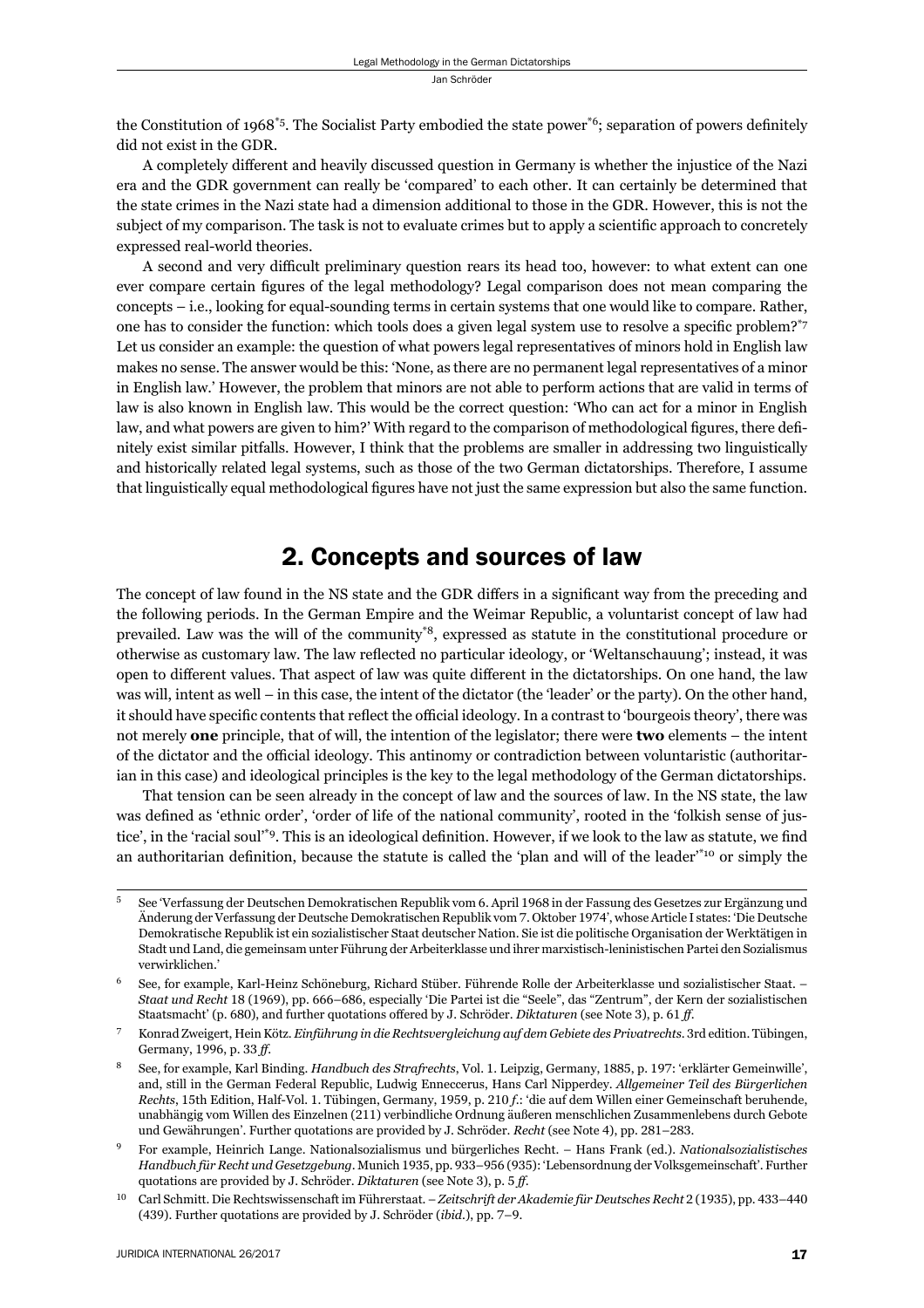'leader's order' (*Führerbefehl*). Clearly, there is antinomy here. The order of the leader does not necessarily coincide with the real folkish sense of justice. The correspondence is created by the fiction that the leader is the supreme interpreter of ethnic volition, 'managing director of the people's spirit'\*11. The same tension or antinomy can be found in the GDR. In a system following Karl Marx, the law is the will of the ruling class (representing the voluntaristic element) while, on the other hand, it has a certain content, which is given by the 'material conditions' of the class (expressing the ideological element)\*12. The material base ('Basis') determines the legal superstructure ('Überbau'). In **real socialism**, the voluntaristic element is the will of the working class, ultimately their party, and the ideological element arises no longer from the material base (*Basis*), which may have to be formed via revolutionary means by the superstructure (*Überbau*) – see Stalin\*13 – but from the socialist 'objective laws of development' of the society. This is how, in one example, Leipzig's Professor Traute Schönrath defined the socialist law in  $1962^{*14}$ : it is 'the uniform will formed by the working class and its allies on the basis of the decisions of the party by means of the socialist state' – that is, the authoritarian element – 'to realise the objective laws of the given stage consciously' in the substantive, ideological element. Here antinomy arises again: it may be that the will of the party and the 'objective laws' do not coincide. But, again, they assist with a fiction – namely, that the party always scientifically recognises the objective social laws and the necessary conclusions\*15.

Having understood this interaction or contradiction between the authoritarian and the ideological principle, one can discern its effects in the legal methodology anywhere. With regard to the doctrine of legal sources, it was the **authoritarian** principle that dominated in both dictatorships. I will mention only three particularly striking correspondences.

#### 2.1. Customary law

Before 1933, German lawyers had recognised a customary law. At least according to the private-law literature, it did not require any approval by the legislator and could even abolish (derogate from) statutory law, in line with the *lex posterior derogat legi priori* principle\*16.

In the Nazi state and the GDR, all of that no longer applied. Indeed, the Nazi jurists seem at first glance to have held customary law in high esteem. According to the 'folkish' legal theory, the people are creator of the law while the state, as it has been put, is 'only a midwife, not the mother'\*17. But if we look more closely, a different picture emerges. No Nazi jurist believed that a customary law could override statutory law\*18. The will of the leadership always was given priority. The dominance of law expressed as statutes is even more evident in the GDR context<sup>\*19</sup>. For the most part, the jurists spoke not of customary law but of customs. There are reasons for this point of view. In the European legal tradition, customary law requires not only constant exercise but also legal conviction on the part of the people. However, such autonomous legal conviction could not exist under socialism. A 'legal consciousness' (*Rechtsbewußtsein*) does not arise spontaneously in people; it develops only in the 'conscious part of the proletariat' – i.e., in the party<sup>\*20</sup>. Only the party carries the 'scientifically' developed legal consciousness to the working class and to the people.

<sup>&</sup>lt;sup>11</sup> Walter Schönfeld. Zur geschichtlichen und weltanschaulichen Grundlegung des Rechts. – *Deutsche Rechtswissenschaft* 4 (1939), pp. 201-221 (215).

<sup>&</sup>lt;sup>12</sup> Karl Marx, Friedrich Engels. Manifest der kommunistischen Partei (1848). Karl Marx, Friedrich Engels. Werke. Berlin 1956–1990, 4, pp. 462–492 (477): '... wie euer Recht nur der zum Gesetz erhobene Wille eurer Klasse ist, ein Wille, dessen Inhalt gegeben ist, in den materiellen Lebensbedingungen eurer Klasse'.

<sup>&</sup>lt;sup>13</sup> Josef Stalin. *Marxismus und Fragen der Sprachwissenschaft* (1950) (edited by H.P. Gente). Munich 1968, p. 21 ff. (24).

<sup>&</sup>lt;sup>14</sup> Traute Schönrath. Das sozialistische Recht - Instrument des einheitlichen bewußten Handelns der Gesellschaft unter Führung der Partei der Arbeiterklasse. - Staat und Recht 11 (1962), pp. 1776-1779 (1777). Further definitions are provided by J. Schröder. *Diktaturen* (see Note 3), p. 67.

ɲɶ Institut für Theorie des Staates und des Rechts der Akademie der Wissenschaften der DDR (eds). *Marxistisch-leninistische Staats- und Rechtstheorie. Lehrbuch*. 3rd edition. Berlin 1980, p. 502: The decisions of the party are 'Ausdruck höchster Bewußtheit und Wissenschaftlichkeit'. See also J. Schröder (*ibid.*), p. 68 f.

<sup>&</sup>lt;sup>16</sup> See J. Schröder. *Recht* (see Note 4), p. 297 ff.

<sup>&</sup>lt;sup>17</sup> J. von Staudinger. *Kommentar zum Bürgerlichen Gesetzbuch und dem Einführungsgesetze*, Vol. I: 'Allgemeiner Teil', 10th edition. Munich, Berlin, & Leipzig, Germany, 1936, specifically, the introduction's Section VI, no. 46, p. 26.

<sup>&</sup>lt;sup>18</sup> See J. Schröder. *Diktaturen* (see Note 3), p. 10 *f*.

<sup>&</sup>lt;sup>19</sup> The following is according to J. Schröder (*ibid.*), pp. 71-73.

<sup>&</sup>lt;sup>20</sup> Staats- und Rechtstheorie (see Note 15), p. 468.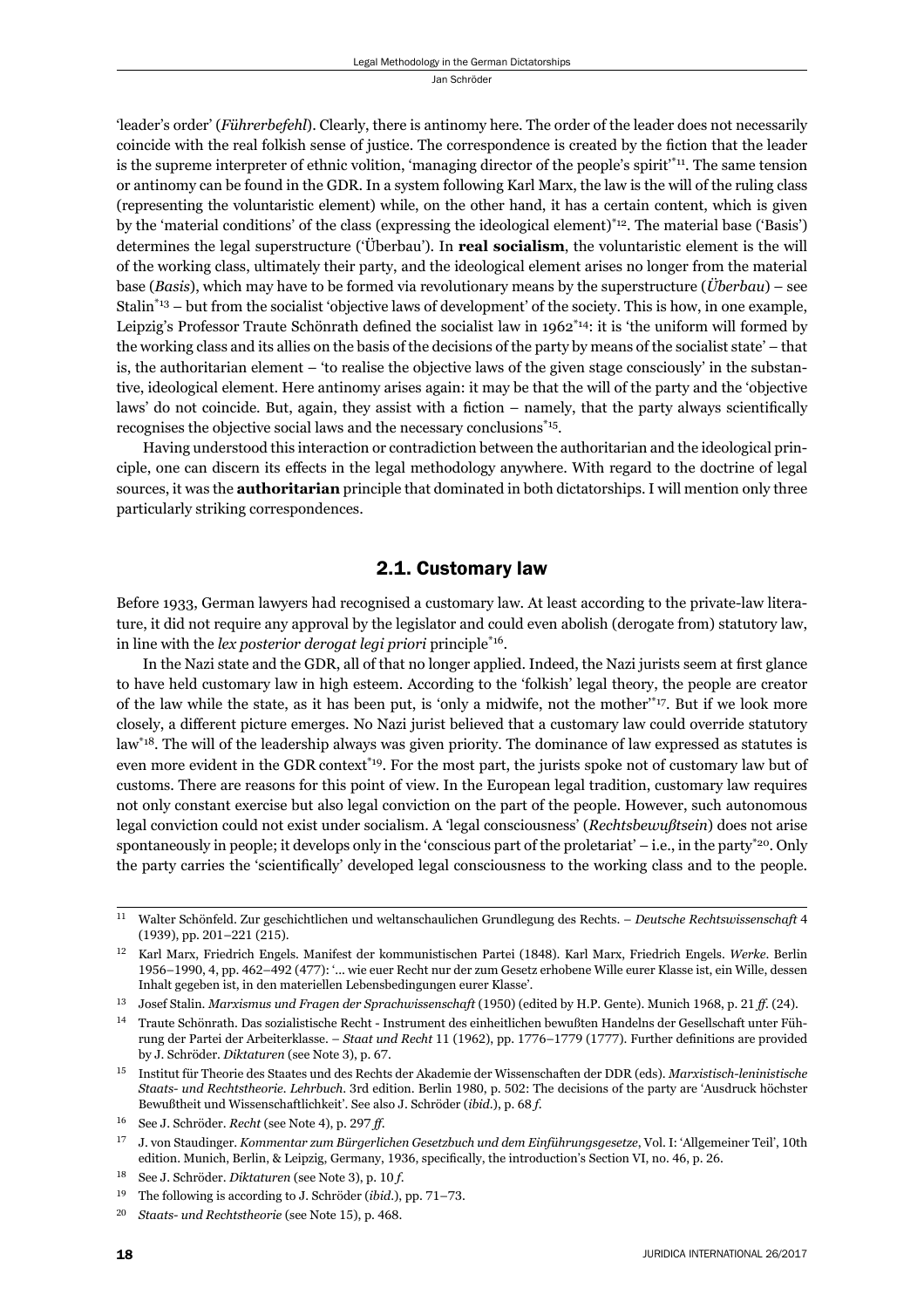Therefore, customary law has no chance of evolving in socialism. The party and the leaders of the state can 'sanction' a form of constant exercise and elevate it to the status of statutory law\*21; however, autonomous customary law does not exist.

#### 2.2. Judicial review of statutes (the court's right of inspection)

Jurists in the Weimar Republic had claimed that a court may examine whether a statute corresponds to the Constitution or not. The Supreme Court (*Reichsgericht*) often exercised this right. However, in the legal literature, this issue remained controversial until the end of the Weimar Republic<sup> $22$ </sup>.

In both German dictatorships, a judicial right of inspection of statutes nevertheless was strictly rejected. In the Nazi state, the Weimar Constitution was held to be no longer valid. Unless particular norms were still in place, they certainly had no priority over ordinary statutes. But even apart from that, the Nazi jurists vehemently denied a power of intervention by judges in the statutes of the leaders: 'The leader can interpret the folkish legal conviction better than the judge.<sup>\*23</sup> In the GDR, the same figure can be seen<sup>\*24</sup>. Lenin had characterised the judge's judicial review as a typical manifestation of a bourgeois society of exploitation. The bourgeoisie wanted to eliminate legality in order to serve the interests of monopoly capitalism more easily. Only the parliament of the GDR ('Volkskammer'), dominated by the party, could decide whether a given statute violated the Constitution<sup>\*25</sup>; that action could not legitimately be performed by a court, not even the highest of courts.

#### 2.3. Judge-made law?

Since about 1900, German lawyers had maintained the conclusion that there are gaps in the law that cannot be filled by the legal system itself (by analogy). The result is a theory of judge-made law. Hence, the judge should close the gaps by free decision, even on the basis of his own personal value judgements ('Eigenwertung'). Hence, the judge's decision is regarded as a source of law in the individual case at issue. Whether it also has the effect of a prejudice remains controversial indeed, but in any case the decision can grow into customary law and thereby become a source of law\*26.

The lawyers in the German dictatorships did not follow this theory of judge-made law. Accordingly, in the NS state, the term 'judge-made law' was seen very rarely. The lawyers especially rejected the idea that a judge could enforce his own value preferences. As far as he ever can decide freely, his decision should be based on Nazi ideology<sup>\*27</sup>. A much more in-depth discussion developed in the GDR<sup>\*28</sup>, but there too the lawyers did not accept 'case law'. Only in the final years of that dictatorship, 1985–1990, did the idea arise that the judicial decision issued is at least a source of law for the relevant individual case\*29. Just as strongly as in the NS state, personal evaluation by the judge was rejected. Again, if the judge is free to decide, then he should do so on the basis of the socialist ideology and not through his personal sense of justice\*30. In addi-

ɳɲ *Ibid.*, p. ɵɱɶ *f*.

<sup>&</sup>lt;sup>22</sup> See Christoph Gusy. *Richterliches Prüfungsrecht. Eine verfassungsgeschichtliche Untersuchung. Berlin 1985; J. Schröder. Recht* (see Note 4), p. 322 ff.

<sup>&</sup>lt;sup>23</sup> Hans Franzen. *Gesetz und Richter*. Hamburg, Germany, 1935, p. 27 ff. See also J. Schröder. *Diktaturen* (see Note 3), p. 13 ff.

<sup>&</sup>lt;sup>24</sup> For example, *Staatsrecht der DDR*, a textbook edited by Akademie für Staats- und Rechtswissenschaft der DDR. Berlin 1977, pp. 336, 381. Further quotations are provided by J. Schröder (*ibid.*), p. 78.

<sup>&</sup>lt;sup>25</sup> DDR-Verfassung 1968, Art. 89 III 2.

<sup>&</sup>lt;sup>26</sup> Cf. J. Schröder. *Recht* (see Note 4), pp. 305 ff., 376 ff.

<sup>&</sup>lt;sup>27</sup> Georg Dahm et al. Leitsätze über Stellung und Aufgaben des Richters. – *Deutsche Rechtswissenschaft* 1 (1936) p. 123 *ff.* (123): 'Es ist nicht seine [sc. the judge's] Aufgabe, einer über der Volksgemeinschaft stehenden Rechtsordnung zur Anwendung zu verhelfen oder "allgemeine Wertvorstellungen" durchsetzen; vielmehr hat er die konkrete völkische Gemeinschaftsordnung zu wahren.' Cf. J. Schröder. *Diktaturen* (see Note 3), pp. 11, 36 ff.

<sup>&</sup>lt;sup>28</sup> See J. Schröder (*ibid.*), pp. 73-76, 98.

<sup>&</sup>lt;sup>29</sup> For example, Detlef Joseph. Buchbesprechung. – *Staat und Recht* 35 (1986), pp. 508–510, specifically p. 510.

ɴɱ The judge had to decide *parteilich* – in accordance with socialist ideology: Günther Lehmann, Hans Weber. Theoretische Grundfragen der sozialistischen Rechtspflege. – *Neue Justiz* 1969, pp. 606–615 (608): 'Die Parteilichkeit ist Grundlage und Garantie der richterlichen Unabhängigkeit, weil sie dem Richter die Möglichkeit gibt, auf der Basis der objektiven Gesetzmäßigkeiten und der revolutionären Praxis zu entscheiden und ihn vor Spontaneität und damit vor Willkür und Ungesetzlichkeit bewahrt.'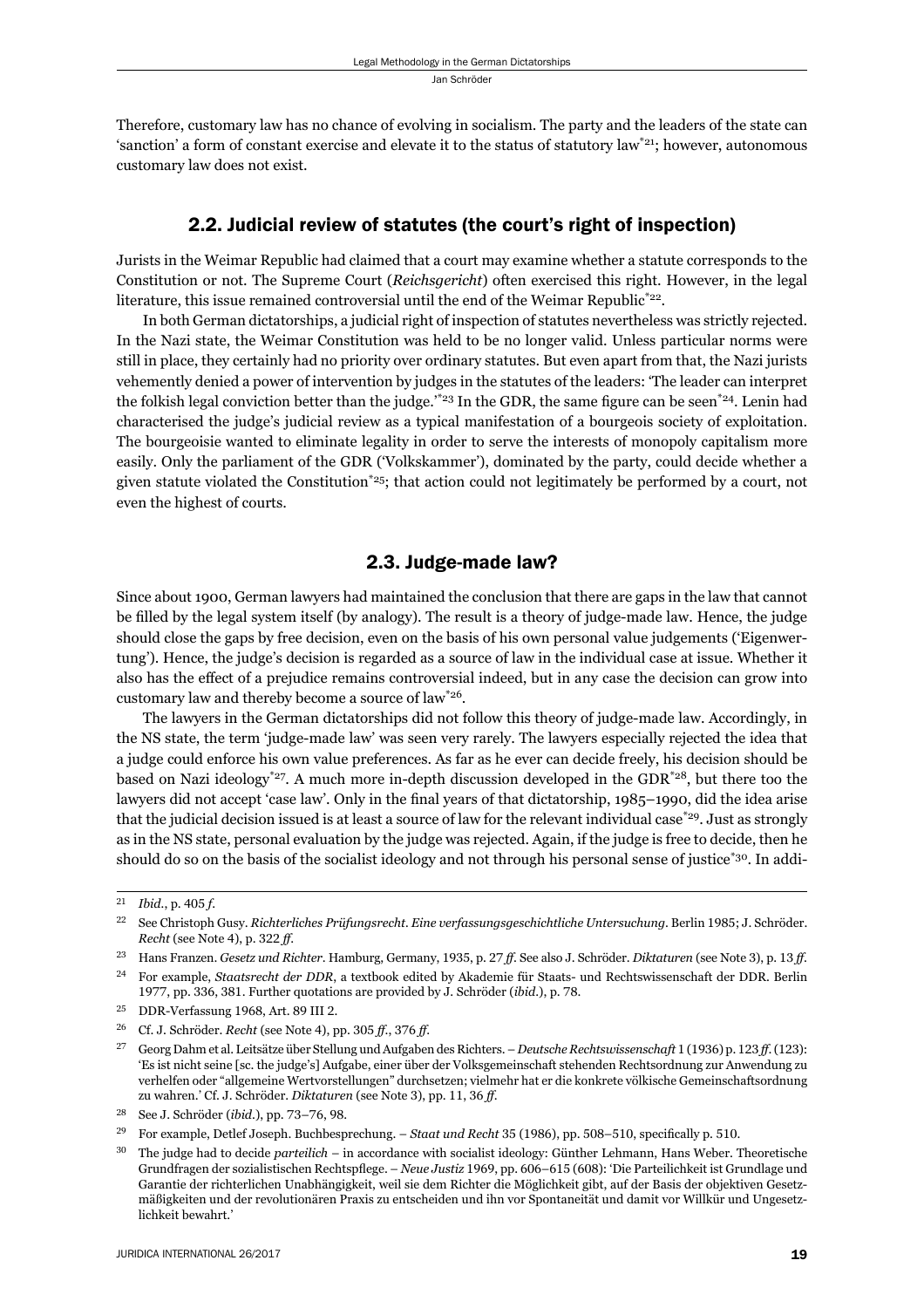tion, judgements can never evolve to become customary law, because – as we have seen – an autonomous customary law did not exist in East Germany. Only the legislator could elevate a permanent judicial practice to statutory law.

In summary, we can see striking similarities between the dictatorial theories and, at the same time, significant differences from 'bourgeois theory'. In dictatorships, the authoritarian principle is quite prevalent. The dictator (whether 'leader' or party) holds a legislative monopoly that is strictly maintained. The ideological principle is not required here. Yet its implementation will not be harmed, according to the fiction that the dictator always recognises the ideologically correct solution, either through visionary talent (such as that of the NS 'leader') or by application of 'scientific' insight (as with that of the party). Only in situations wherein the dictator is unable to act himself (e.g., in the judicial realm) does the ideological principle play a certain role.

# 3. Interpretation of the law

#### 3.1. The purpose of interpretation of the law

For this reason, the ideological principle gains much greater importance in the interpretation of the law. To discuss this, I shall start again with a review of the German Empire and the Weimar Republic. Interpretation theory before 1933 had an ideologically neutral alignment relative to either the intention of the legislator (subjective-historical theory) or the occasion's prevailing values (objective theory)\*31. This controversy between objective and subjective theory continued in the dictatorships as tension between the authoritarian principle, following the will of the dictator, and the ideological principle, applying the official ideology. However clear the divide was before 1933, it was ultimately dissolved in the dictatorships through elevation of the ideological principle.

#### National Socialism

In National Socialism, there was swift ascendancy of the principle that laws should be interpreted in accordance with the 'National Socialist ideology'\*32. The opposing 'subjective-historical' theory (in the dictatorships, the authoritarian principle) had only a few followers<sup>\*33</sup>. At first glance, this is surprising: why was the will of the dictator unimportant? One reason is that the NS state was tied up not only with Nazi statutes but also with numerous old norms, which remained valid, such as those enshrined in the German civil code (BGB) and the Criminal Code (StGB). Here, no will of the dictator was evident if he had not commented on the old law, and the intention of the old legislator did not need to be honoured. The Nazis were interested particularly in interpreting the old statutes in light of their own ideology. The other reason is that even Nazi laws could become obsolete or were formulated deficiently. Also, there was an interest in adapting the National Socialist ideology in this case if it was not clearly in opposition to the will of the dictator.

Some examples may be illustrative:

1) Before 1933, German tax law accorded a privileged position to services and institutions that were 'of public utility' or 'charitable' in nature. From that year forward, however, the courts denied such tax benefits when they could be applied in favour of Jewish taxpayers. The tax law came to be interpreted restrictively. Hence, expenses for Jewish sports clubs and children's sanatoriums were no longer 'of public utility' or 'charitable', because they were preferential to 'foreign race nationals'

<sup>&</sup>lt;sup>31</sup> See J. Schröder. *Recht* (see Note 4), p. 345 *ff*.

Steueranpassungsgesetz (16 October 1934), Section 1, 'Die Steuergesetze sind nach nationalsozialistischer Weltanschauung auszulegen'. This was regarded as a principle valid for the interpretation of any law. See, for example, Sächsisches Oberverwaltungsgericht. – *Juristische Wochenschrift* 1935, p. 886 ('allgemeiner Rechtsgrundsatz'); Georg Dahm et al. Leitsätze (see Note 27), p. 123 ('Grundlage der Auslegung aller Rechtsquellen ist die nationalsozialistische Weltanschauung'). See Bernd Rüthers. *Die unbegrenzte Auslegung. Zum Wandel der Privatrechtsordnung im Nationalsozialismus*. 7th edition (ɲɺɷɹ). Tübingen, Germany, ɳɱɲɳ, p. ɲɹɴ *ff*.; Bernd Mertens. *Rechtsetzung im Nationalsozialismus*. Tübingen, Germany, 2009, pp. 96, 104 ff.; J. Schröder. *Diktaturen* (see Note 3), p. 18 ff.

Chief among these was Philipp Heck. *Rechtserneuerung und juristische Methodenlehre*. Tübingen, Germany, 1936. Cf. J. Schröder (*ibid*.), p. ɴɱ *ff*.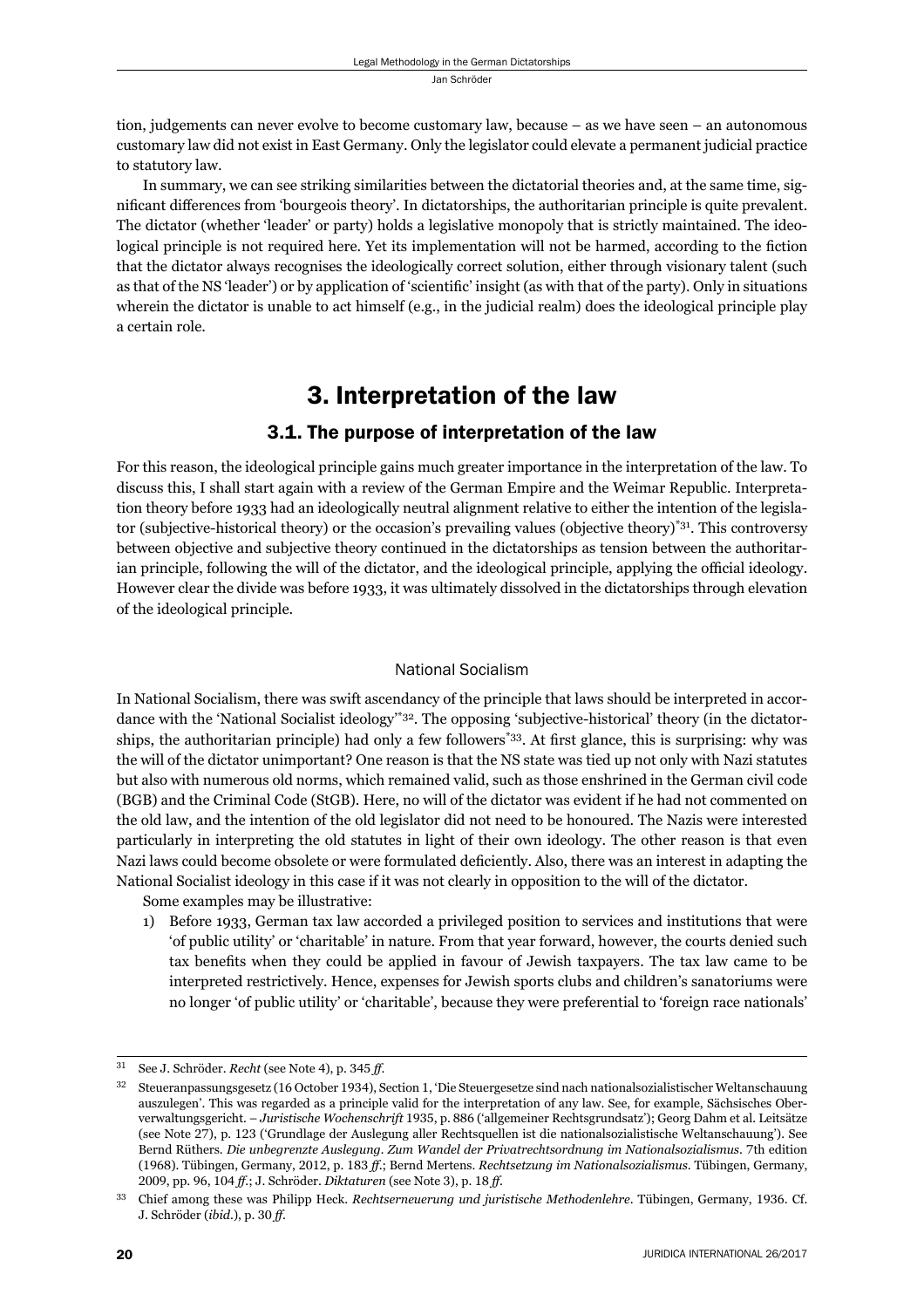and not the German national community<sup>\*34</sup>. The racial ideology of the Nazi regime here leads to an ideologically based interpretation of the law, which has nothing to do with the original intention of the legislator.

- 2) In consequence of the Reichstag Fire Decree of 28 February 1933, the Gestapo could impose socalled protective custody (*Schutzhaft*) 'to repel Communist seditious violence'. The Nazi courts extended this rule such that it applied not only to Communists but in respect of any other persons whom the state somehow deemed undesired<sup>\*35</sup>. After this, attacks by said parties were interpreted as 'communist in the broadest sense', in the words of the Berlin Regional Court (*Landgericht*)\*36.
- 3) Passed on 14 July 1933, the Law for the Prevention of Genetically Diseased Offspring allowed the sterilisation of alcoholics and certain other persons with a hereditary defect. This statute was extended by the courts in favour of the so-called eugenic health of the German people: if a woman with a hereditary illness was pregnant, not only sterilisation but also abortion could now be performed\*37. In 1935, the Nazis issued a corresponding statute\*38.

#### The GDR

In an analogous manner, the jurists of the GDR interpreted the law in accordance with the ideology and not with reference to the historical intention of the legislator. It was stated that the interpretation should be 'partially' socialist\*39, and sometimes scholars opined that the will of the legislator is likewise relevant. However, that will was not conceived of in a historical sense; instead, the framework was to be 'dialectical' in the sense of the development of the law and society. This has to be regarded as 'evolutionary', not 'static'\*40. Therefore, the actual intention of the legislature is irrelevant; there is only an ideological and 'partial' interpretation. So, while in the NS state a minority still preferred the subjective-historical interpretation, it disappeared completely in the GDR. There is free rein in interpretation on the basis of the current ideological requirements.

Again, I shall offer a few examples:

- 1) The German Civil Code of 1896 remained valid in the GDR until 1975. Its Section 932 contains terms for *bona fide* acquisition of movables. The acquirer becomes the owner if he believes the seller's ownership to be valid. Only stolen or lost things are exempted. What is to be done under socialism, however, when a state-owned (*volkseigen*) thing is at issue? The GDR's lawyers refused to apply the BGB in this case. It was impossible for a private citizen to acquire a state-owned movable in good faith. Thus §932 became restricted: it could not apply to public property. Otherwise, the 'planned development of our economy' could be disturbed, according to the Supreme Court of the GDR\*41.
- 2) In cases of renting out flats, the courts protected the tenant against the (generally private) owner, because the tenant was supposed to be the socially weaker party. According to the Civil Code's Section 112, Chapter III, the tenant has to be compensated at the end of the term of rental for any improvements made to the flat. However, the courts went further, extending this rule: if the flat is defective, the tenant may demand compensation earlier\*42.

<sup>&</sup>lt;sup>34</sup> Reichsfinanzhof (7. Januar 1936). – *Juristische Wochenschrift* 1936, pp. 2264–2266 (2265); Reichsfinanzhof (10. Dezember 1936). – Juristische Wochenschrift 1937, p. 276.

<sup>&</sup>lt;sup>35</sup> See Gerhard Werle. *Justiz-Strafrecht und politische Verbrechensbekämpfung im Dritten Reich*. Berlin etc. 1989, p. 66 ff.; Lothar Gruchmann. *Justiz im Dritten Reich. Anpassung und Unterwerfung in der Ära Gürtner*. 3rd edition. Munich 2001, p. ɶɴɶ *ff*.

<sup>&</sup>lt;sup>36</sup> Following L. Gruchmann (*ibid.*), p. 540.

<sup>&</sup>lt;sup>37</sup> Erbgesundheitsgericht Hamburg (16. März 1934). – *Juristische Wochenschrift* 1935, pp. 215–218 (217); Erbgesundheitsobergericht Bamberg (21. Dezember 1934). – *Juristische Wochenschrift* 1935, p. 1427.

<sup>&</sup>lt;sup>38</sup> Änderungsgesetz zum Erbgesundheitsgesetz, 26 June 1935, Section 10 a.

Staats- und Rechtstheorie (see Note 15), p. 580; Hilde Benjamin. *Neue Justiz* 1958, p. 437; 'dialektische Einheit von strikter Einhaltung der Gesetze und Parteilichkeit ihrer Anwendung'. More quotations are provided by J. Schröder. *Diktaturen* (see Note 3), p. 82 ff.

<sup>&</sup>lt;sup>40</sup> Imre Szabó. *Die theoretischen Fragen der Auslegung der Rechtsnorm*. (East) Berlin 1963, p. 9 ff.

<sup>&</sup>lt;sup>41</sup> Oberstes Gericht der DDR (8. Oktober 1957). – *Neue Justiz* 1957, pp. 776–778 (777). In the modern literature, this decision is commented on by, for example, Hans-Peter Haferkamp. Begründungsverhalten des Reichsgerichts zwischen 1933 und 1945 in Zivilsachen verglichen mit Entscheidungen des obersten Gerichts der DDR vor 1958. – Rainer Schröder (ed.). Zivilrechtskultur der DDR, Vol. 2. Berlin 2000, pp. 15-50 (especially p. 46 ff.); J. Schröder. *Diktaturen* (see Note 3), p. 92 ff.

<sup>&</sup>lt;sup>42</sup> Bezirksgericht Leipzig (11. Mai 1978). – *Neue Justiz* 1978, p. 506 f.; Oberstes Gericht der DDR (11. Mai 1979). – *Neue Justiz* 1979, p. 374 ff.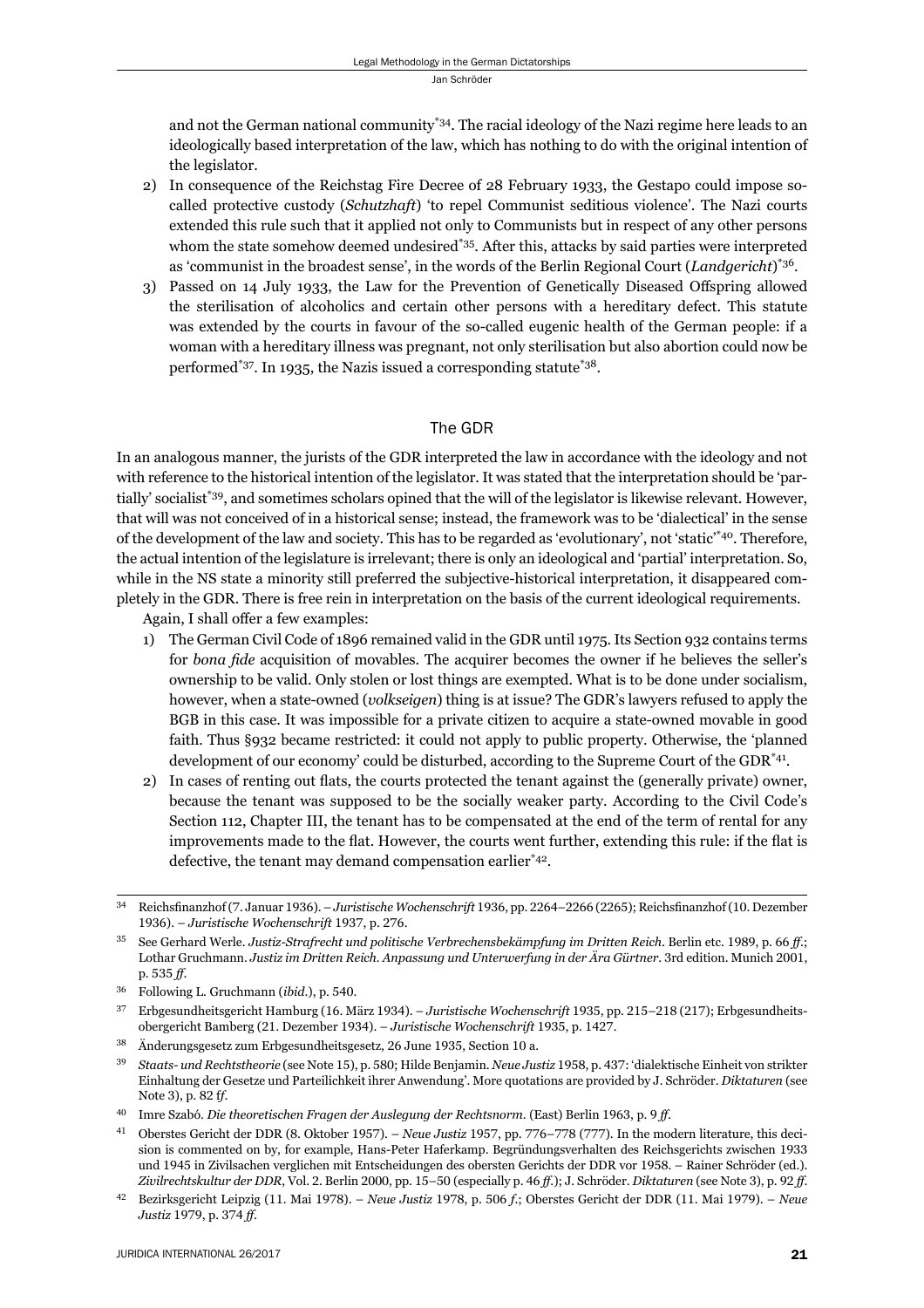3) A Supreme Court decision on the law applying to an agricultural-production co-operative (*Landwirtschaftliche Produktionsgenossenschaft*, or LPG) has become well known. The LPGs represented compulsory forced association of farmers. They became agricultural collectives. Under the provisions of the relevant statute, a member could leave the collective before the end of the harvest only if the General Assembly agreed to this. However, according to the Supreme Court, the General Assembly could also contest exit **after** the harvest is complete. In general, a member could leave the co-operative for 'socially justifiable reasons' only\*43. That is  $-$  again for ideological reasons  $$ almost an interpretation *contra legem*.

#### 3.2. The tools of statutory interpretation

I cannot go into detail here on the complex doctrine on tools or 'elements' of interpretation, which has been in constant flux over the centuries. I just want to point to one significant divergence of the dictatorial theory from the preceding 'bourgeois theory'. The 'bourgeois' voluntarist legal theory in 1900 particularly stressed the purpose of the legislator\*44. Going a step further, Philipp Heck developed the notion of the 'jurisprudence of interests', which involved enquiry into the interests that formed the basis for a statute and evaluation of them\*45. These are questions of a relativistic theory of law, which, rather than recognise absolute and immutable values, purposes, and interests, assumes pluralism and the constant change of purposes and interests. And, of course, these interests are not only those of the society but also of the individual.

Things were completely different in the dictatorships. Hardly a word was so hated there as 'pluralism'. There was no majority of relevant interests, only one – either, in the NS state, the 'folkish' or, in the GDR, a socialist interest. Of course, that is a collective interest, not an individual-level one. The Nazi lawyers launched a violent attack on the jurisprudence of interests as espousing relativism and positivism<sup>\*46</sup>. In the GDR, jurists declared that under socialism there can be no conflict of interests, because the 'antagonistic contradiction between the interests of the individual and the interests of society' had been 'overcome'\*47. What benefits society also benefits the individual. I return to an example from earlier: if a private citizen cannot acquire public property in good faith, that still benefits him, 'because the protection of public property always serves the interests of single citizens too'\*48. Hence, the jurisprudence of interests should not be developed further but negated\*49. The different and changing purposes and interests are not tools of interpretation. Herein, the interpretation theories of the German dictatorships correspond to each other, while differing from those in 'bourgeois theory'.

#### 3.3. Gaps and their filling

Allow me to make a few comments about the gaps. One problem is the very concept of a gap. The lawyers of the early 20th century had recognised that ascertaining the existence of a 'gap' is a value judgement. That is a discovery largely due to Ernst Zitelmann (1903)\*50. For example, the German Criminal Code of 1871 punished only the theft of physical objects. Is there a gap demonstrated by not punishing the theft of electrical energy? A gap in the sense that a judge cannot make a decision does not exist. He could also argue *e contrario* and acquit the electricity thief. A gap exists only if we judge this kind of 'theft' to be punishable.

<sup>&</sup>lt;sup>43</sup> Oberstes Gericht der DDR (13. August 1963). – *Neue Justiz* 1963, pp. 571–575 (574).

<sup>&</sup>lt;sup>44</sup> See J. Schröder. *Recht* (see Note 4), p. 365 ff.

ɵɶ See Jan Schröder. Interessenjurisprudenz. – Albrecht Cordes et al. (eds). *Handwörterbuch zur deutschen Rechtsgeschichte*. 2nd edition, Vol. II. Berlin 2012, cols 1267-1269.

<sup>&</sup>lt;sup>46</sup> For example, Karl Larenz. Über Gegenstand und Methode des völkischen Rechtsdenkens. Berlin 1938, p. 37; Roland Freisler. *Nationalsozialistisches Recht und Rechtsdenken*. Berlin ɲɺɴɹ, p. ɵɱ. Modern analysis is provided by B. Rüthers. *Unbegrenzte Auslegung* (see Note 32), p. 270 *ff*.

Gerhard Haney, Helmut Oberländer. Sozialistische Staatlichkeit ohne Rechtsbewußtsein? – Staat und Recht 19 (1970), pp. 80-93 (91).

Oberstes Gericht (see Note 41), p. 777 ff.

ɵɺ Karl-Heinz Schöneburg. Staats- und Rechtstheorie der Arbeiterklasse in der antifaschistisch -demokratischen Umwälzung 1945 bis 1949. – *Staat und Recht* 28 (1979), pp. 814–825 (822).

<sup>50</sup> Ernst Zitelmann. *Lücken im Recht*. Leipzig, Germany, 1903.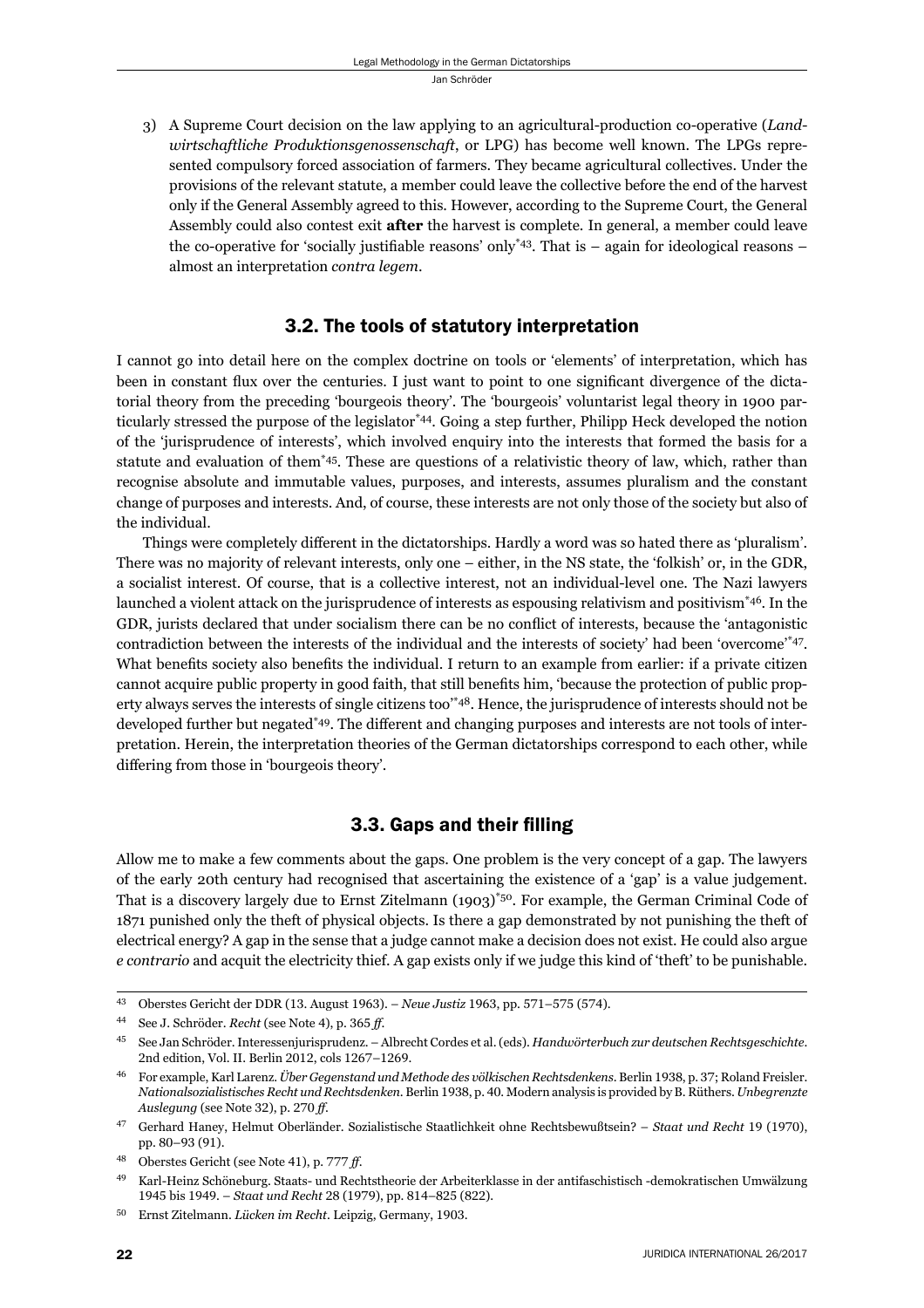This is not self-evident but, as noted above, a value judgement. What are its foundations? That is controversial under the 'bourgeois' legal theory: According to the subjective and historical interpretation theory, this depends on the intention of the legislator. According to the objective theory, it depends on the social values prevailing at the time\*51.

In the German dictatorships, one can see the same principles as in the theory of the tools of interpretation. The subjective-historical point of view does not matter; only the current values are relevant. This is, again, in line with the official ideology. The NS ideology assumes the presence of a gap if 'the folkish consciousness is requiring a norm that is not contained in the statute'\*52. According to the GDR lawyers, a gap exists when rules are missing that 'are absolutely necessary for the development of social relations'\*53. While in the 'bourgeois' conception the gap is found to exist on the basis of the plan of the legislator or the current values, in the NS state it arises in light of the nationalist ideology and in socialism in connection with the needs of the socialist society.

The corresponding 'bourgeois' view on filling in the gaps was that they should be addressed either by analogy or via creative judgement. These two methods came to be discussed in the dictatorships too, but with different emphasis. Although analogy was indeed recognised as necessary, suspicion was maintained in connection with it. The judge's decision should be, as we already have seen, based not on the judge's own values but only on the official ideology of the dictatorship<sup>\*54</sup>.

One could say the following in summary: The two dictatorships show a clear difference from 'bourgeois' theory': There is no 'subjective-historical' interpretation, or at least its supporters were (as in the NS context) quite clearly in the minority. The dictatorships were in mutual agreement that the interpretation has to realise the current values and that these stem from the official ideology. The ideological principle was dominant, while the authoritarian principle's influence was negligible.

## 4. Jurisprudence

'Jurisprudence' refers here to the doctrine of the applicable law, the conceptual and systematic treatment of legal material. In Germany, we call it 'Rechtsdogmatik' (legal doctrine) in a contrast to philosophy of law, history of law, sociology of law, etc. Little interest in this dogmatic processing of the law was expressed in the dictatorships. Especially in the GDR, there were demands that the current law not be handled in its own right and be dealt with only in its relationship to the social basis\*55. Nevertheless, not only in the NS state but also in the GDR there were statements on conceptual and systematic workings. Again, these resemble each other and diverge from 'bourgeois theory' significantly.

Considering the **conceptualisation**, we can, following Ernst Cassirer\*56, distinguish between substantial and functional ones. With the former, one asks about the essence of an object, while the functional is an attempt to conceive of law only in relation to its specific purpose. German jurisprudence has long dealt with both substantial and essential concepts, particularly in the natural-law theory of the early modern period and then in the scholarship of the historical school of law. But voluntaristic theory after 1900 abandoned the essential-class concepts. The specific purpose of a norm was deemed crucial for its correct understanding, and the concepts were seen as having to be formed in accordance therewith. The jurists of the day no longer believed that one essence obtains at all times. Even if there were such an essence, it was not deemed to play a role for conceptualisation purposes. In contrast, only the functional context was decisive. An example can be seen with the concept of causality. The substantial or essential concept might stress each *sine qua non* as the cause. This term, however, was found to be overly broad in the civil-law context, so jurists limited

<sup>51</sup> Cf. J. Schröder. *Recht* (see Note 4), p. 380 ff.

<sup>&</sup>lt;sup>52</sup> K. Larenz. *Gegenstand* (see Note 46), p. 16. See also Heinz Hildebrandt. *Rechtsfindung im neuen deutschen Staate*. Berlin & Leipzig, Germany, 1935, p. 76.

ɶɴ Gregor Gysi. *Zur Vervollkommnung des sozialistischen Rechts im Rechtsverwirklichungsprozeß* (doctoral dissertation (A). Humboldt-Universität Berlin 1975, p. 99 ff.; W.W. Lasarew. *Die Lücken im Recht und die Wege zu ihrer Beseitigung* (in Russian). Moscow 1974, p.  $7$  (cited by Gysi, on p. 100).

<sup>&</sup>lt;sup>54</sup> Cf. J. Schröder. *Diktaturen* (see Note 3), pp. 33–35, 95–97 (on analogy), and pp. 35–37, 97 ff. (on the judge's judgement).

<sup>55</sup> Cf. J. Schröder (*ibid.*), pp. 101-104.

ɶɷ Ernst Cassirer. *Substanzbegriff und Funktionsbegriff . Untersuchungen über die Grundfragen der Erkenntniskritik*. Berlin 1910.